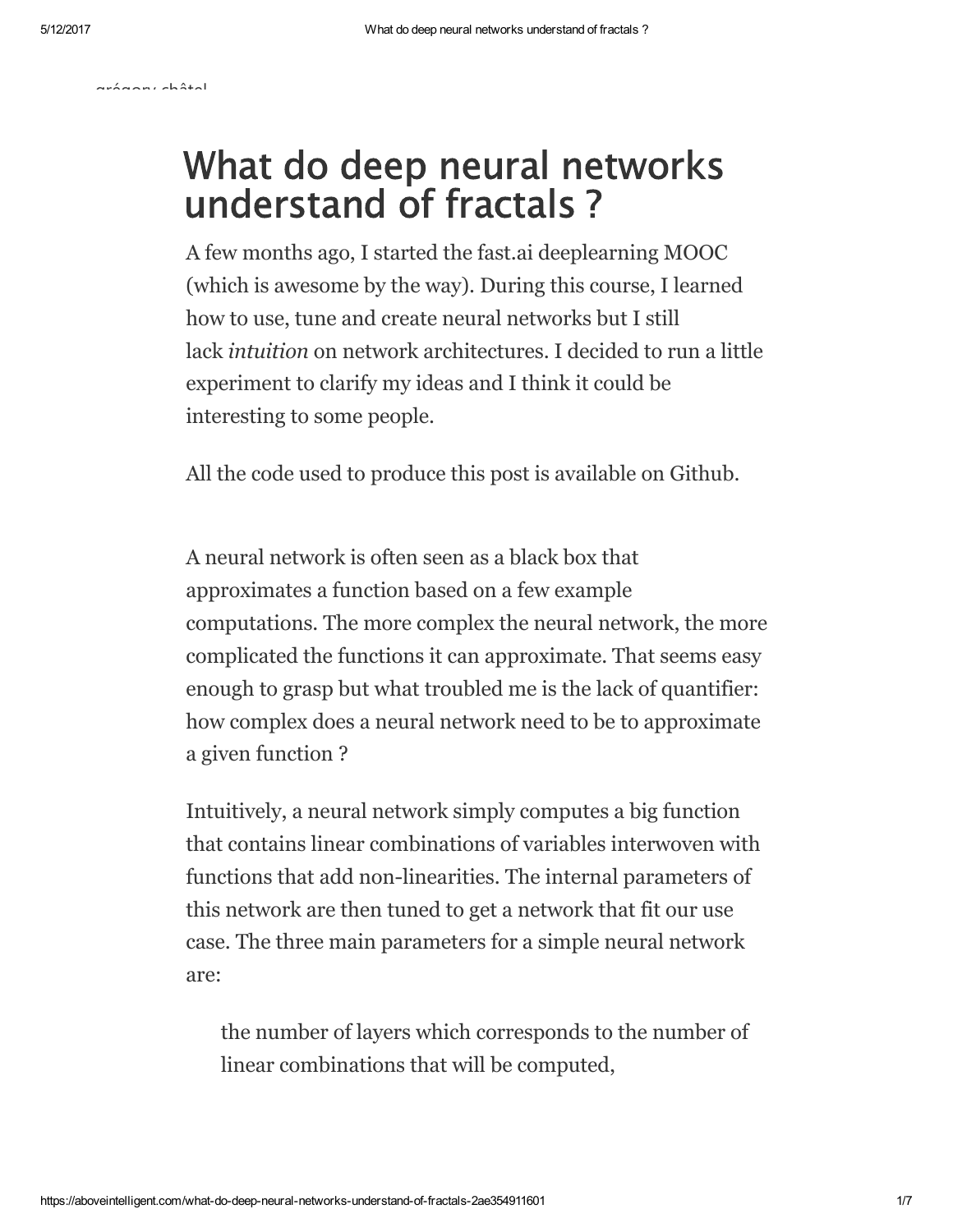the number of nodes in each of the layer which corresponds to the number of inputs of each of these linear combinations

the activation function used to add non-linearity into the network.

Sure, the universal [approximation](https://en.wikipedia.org/wiki/Universal_approximation_theorem) theorem essentially tells us that this kind of neural network can approximate basically anything with a single layer between the inputs and the outputs given enough nodes. That's not really useful in practice as this does not give us any idea on the number of nodes necessary (among other [reasons](https://www.quora.com/What-is-the-implication-of-the-Universal-Approximation-Theorem-over-deep-learning-methodology)).

To see a bit clearer in this world, I chose to take a very complicated function and ask various neural networks what they understand of it. The function that I chose to approximate comes from the world of fractal geometry and I will now give an outline of its computation.

What interest us is whether this sequence diverges (the norm of each term goes to infinity) or not for a complex number *c* when *n* goes to infinity:

$$
z_n = \begin{cases} c & \text{if } n = 0\\ z_{n-1}^2 + c & \text{otherwise} \end{cases}
$$

This function might seem strange but it is in fact well known, not as itself but as what it allows to draw: the [Mandelbrot](https://en.wikipedia.org/wiki/Mandelbrot_set) set.

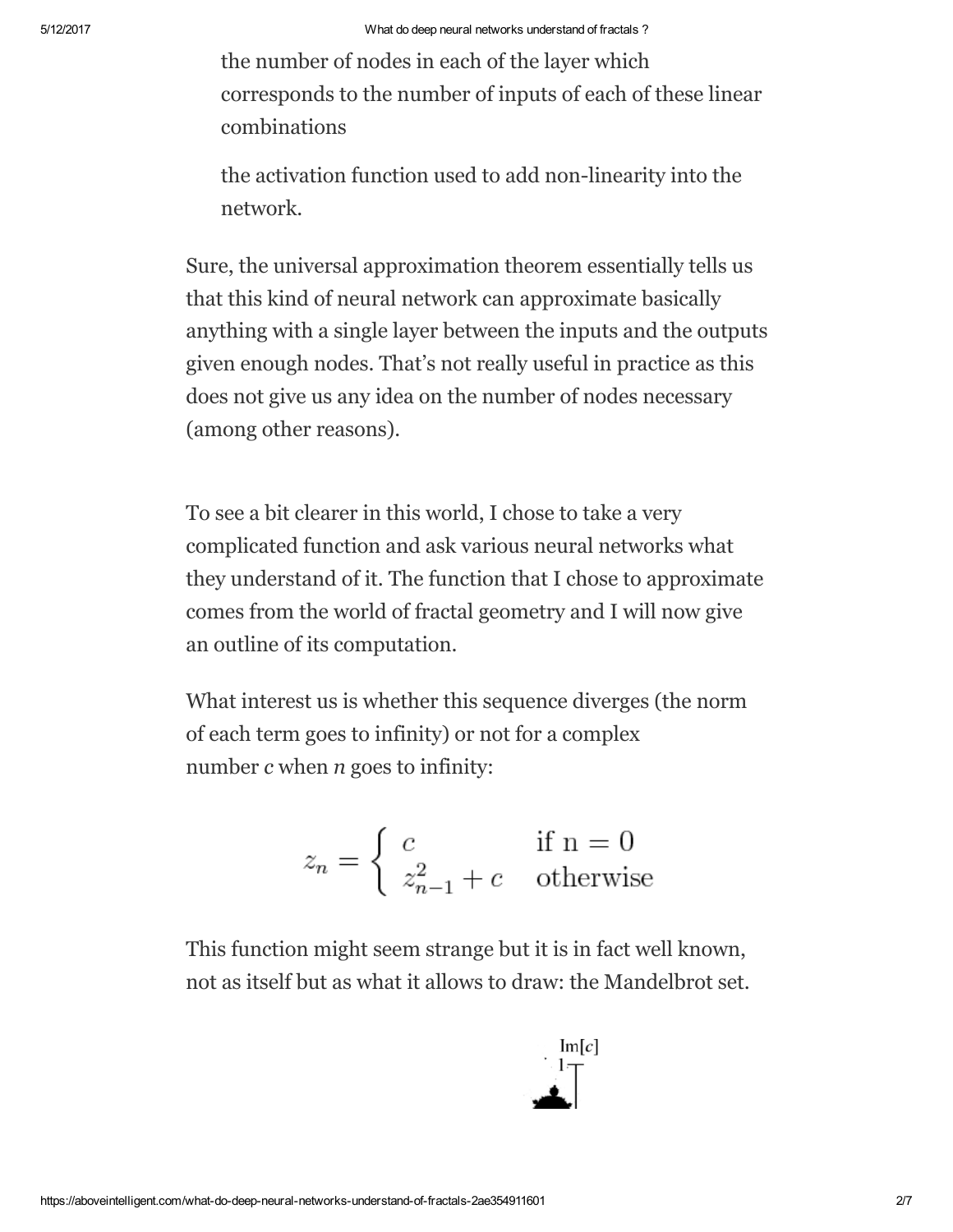

The mandelbrot set (image from wikipedia.org)

In this image, each pixel corresponds to a complex number: the *x* and *y* coordinates gives us respectively the real and imaginary part of the complex number. To get the color of the pixel *(x, y)*, we first find the associated complex number *c* and use it to compute the *z* sequence presented above. If this sequence diverges, the pixel is white and if not, the pixel is black.

I will not get into the details on how to test if a sequence diverges as there is a ton of excellent tutorial on this on the Internet. Here, we are just going to assume that we know how to do it.

The function that we are trying to approximate is the following one:

$$
f(c) = \begin{cases} 1 & \text{if the sequence } z_n \text{ diverges} \\ 0 & \text{otherwise} \end{cases}
$$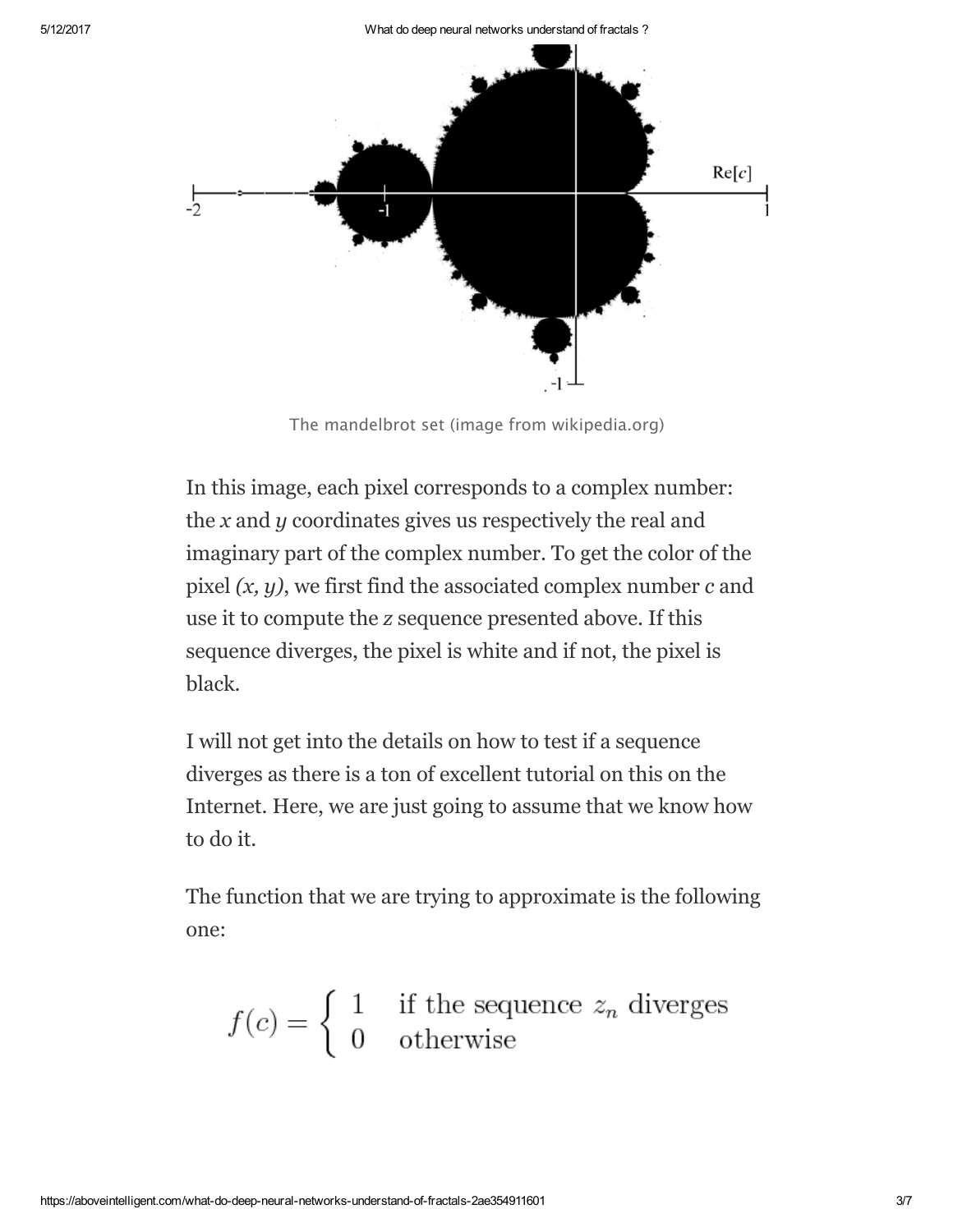To build the data set we will use to train the network we take a lot of complex numbers and compute their images by the function *f*. The goal of the network will be to approximate *f* as well as possible (*i.e.* the color of the pixel in the image).

I have created three grids, one for each the following activation functions (the non-linear bits of the network): [sigmoid,](https://en.wikipedia.org/wiki/Sigmoid_function) [hyperbolic](https://en.wikipedia.org/wiki/Hyperbolic_function#Hyperbolic_tangent) tangent and [rectified](https://en.wikipedia.org/wiki/Rectifier_%28neural_networks%29) linear unit.

First, the results for the networks with the sigmoid activativations:

|                 |          | Number of layers |                |                |                |                |                |
|-----------------|----------|------------------|----------------|----------------|----------------|----------------|----------------|
|                 |          | $\overline{1}$   | $\overline{2}$ | $\overline{3}$ | $\overline{4}$ | $\overline{5}$ | $\overline{6}$ |
| Number of nodes | $\infty$ |                  |                |                |                |                |                |
|                 | 16       |                  |                |                |                |                |                |
|                 | 32       |                  |                |                |                |                |                |
|                 | $64\,$   |                  |                |                |                |                |                |
|                 | 128      |                  |                |                |                |                |                |
|                 | 256      |                  |                |                |                |                |                |
|                 | 512      |                  |                |                |                |                |                |

Mandelbrot set approximation using various neural networks with sigmoid activations

These result are pretty bad, to say the least. We can see that as the number of layers and number of nodes in each layer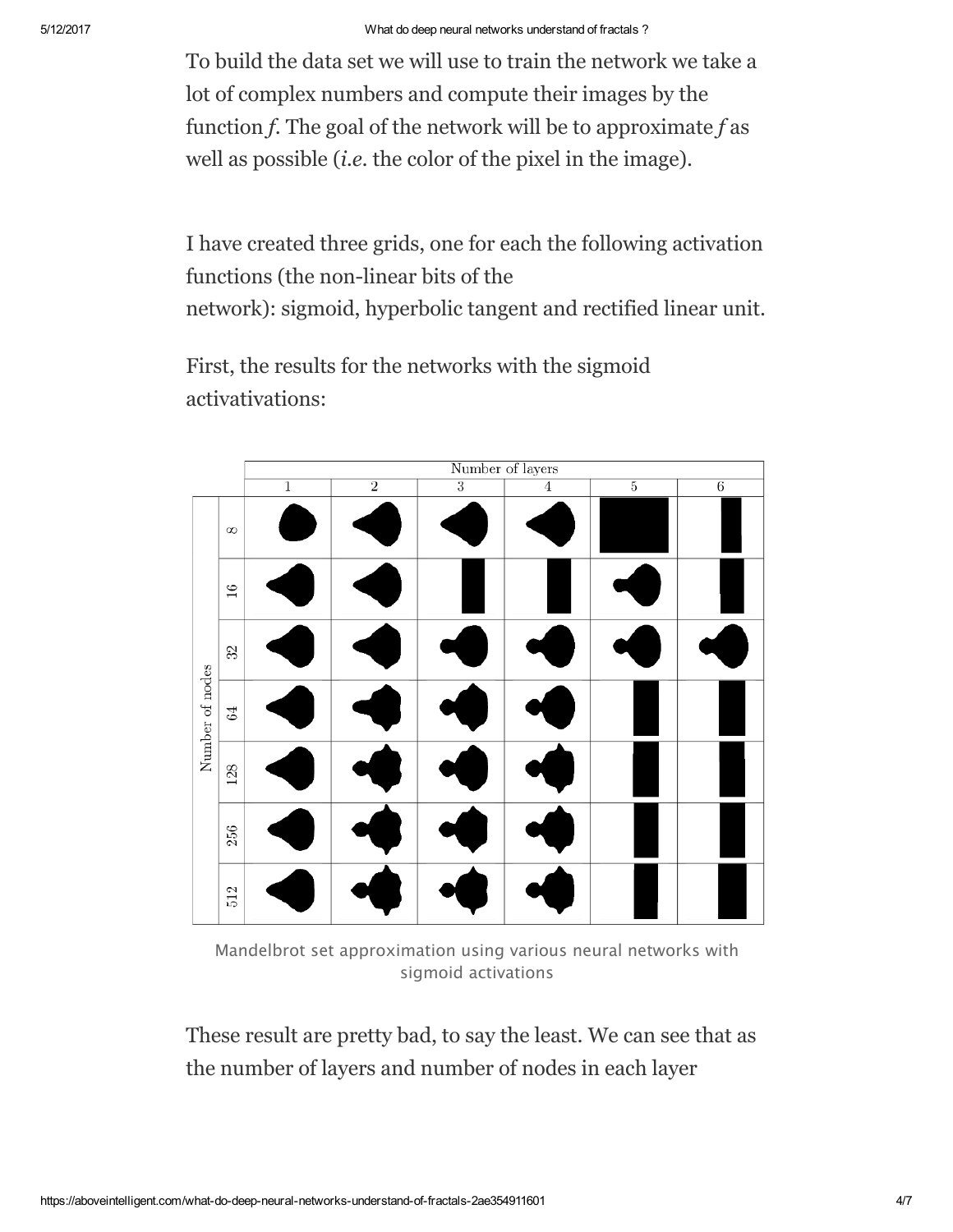increases, the network gets confused and do not manage to leave the local [optimum](https://en.wikipedia.org/wiki/Local_optimum) that it found. This could be due to the fact that the sigmoid [activations](http://neuralnetworksanddeeplearning.com/chap5.html#the_vanishing_gradient_problem) tend to produce unstable gradients.



Now the results for the hyperbolic tangent:

Mandelbrot set approximation using various neural networks with hyperbolic tangent activations

Already, we can see that the images produced are much better. In particular, we can also note that the depth (the number of layer) of the network seems to have a much larger impact than its width (the number of node in each layer).

And finally the results for the rectified linear unit:

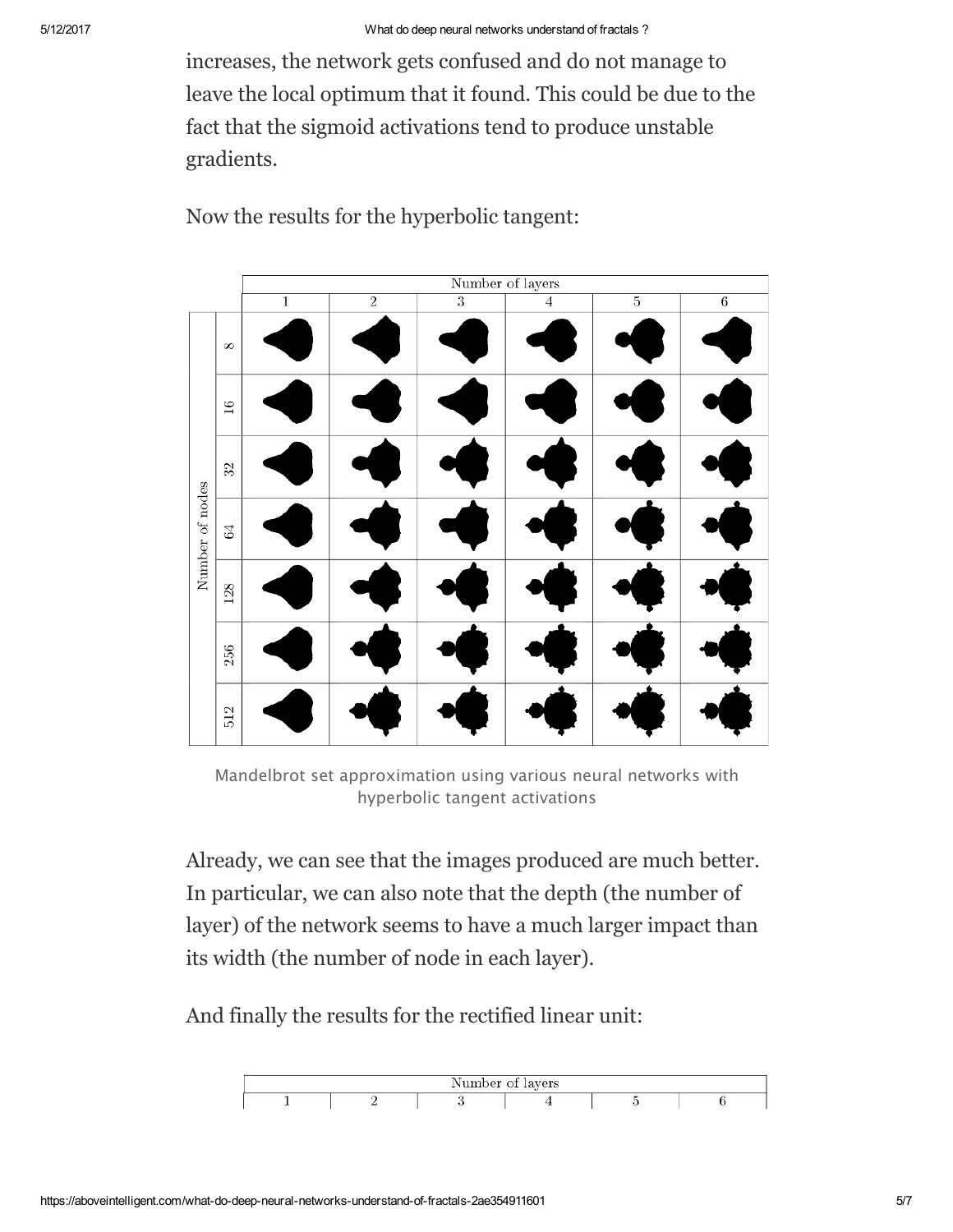

Mandelbrot set approximation using various neural networks with rectified linear unit activations

These images are also really good approximations of the Mandelbrot and we can note something really interesting. For smaller networks, the images produced are much more angular than with the hyperbolic tangent. I suppose that this phenomenon is due to the angle in the activation function: